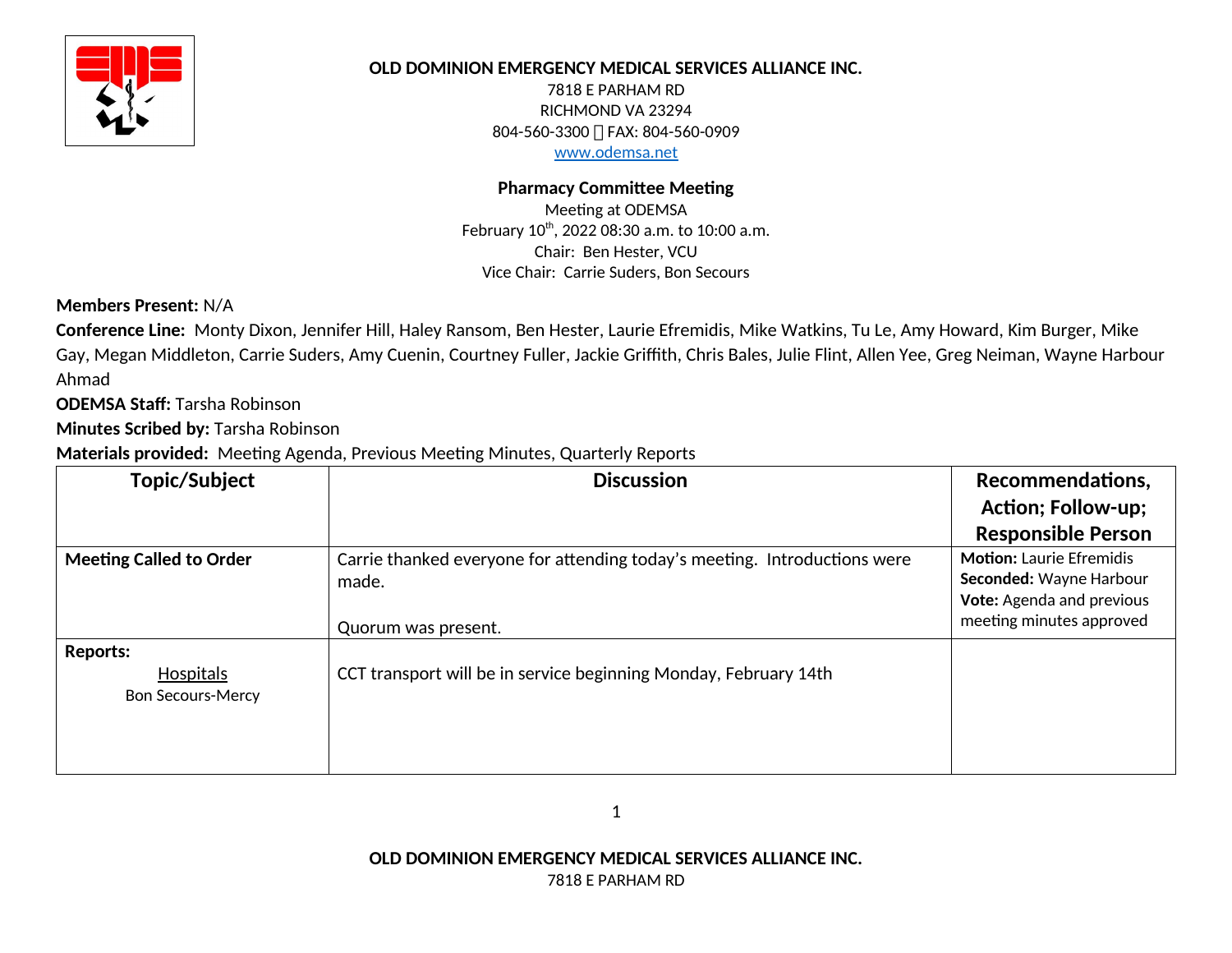#### RICHMOND VA 23294 804-560-3300 | FAX: 804-560-0909 [www.odemsa.vaems.org](http://www.odemsa.vaems.org/)

| Topic/Subject                       | <b>Discussion</b>                                                                                                                | Recommendations, Action; Follow-<br>up; Responsible Person |
|-------------------------------------|----------------------------------------------------------------------------------------------------------------------------------|------------------------------------------------------------|
| <b>HCA</b>                          | Parham states is having a metoprolol shortage and still using epi kits; Retreat<br>and Spotsylvania state continued epi shortage |                                                            |
| <b>VCU</b>                          | No report                                                                                                                        |                                                            |
| <b>VAMC</b>                         | No report                                                                                                                        |                                                            |
| <b>EMS Agencies</b>                 |                                                                                                                                  |                                                            |
| <b>Richmond Ambulance Authority</b> | Wayne Harbour has been hired as the new COO of RAA; the organization is in<br>the process of hiring a deputy chief               |                                                            |
| <b>Goochland Fire</b>               | Has implemented a ketamine pain control protocol                                                                                 |                                                            |
| <b>Henrico Fire</b>                 | Newest recruit class has begun; call volume has decreased                                                                        |                                                            |
| Chesterfield Fire                   | No report                                                                                                                        |                                                            |
| Lakeside                            | Working with OMD on a push dose epi protocol                                                                                     |                                                            |
| <b>ODEMSA</b>                       |                                                                                                                                  |                                                            |

# OLD DOMINION EMERGENC . $\overset{2}{\ldots}$  DICAL SERVICES ALLIANCE INC. 7818 E PARHAM RD RICHMOND VA 23294 804-560-3300 ∏ FAX: 804-560-0909

#### [www.odemsa.vaems.org](http://www.odemsa.vaems.org/)

| Topic/Subject                 | <b>Discussion</b>                                                                 | Recommendations, Action; Follow- |
|-------------------------------|-----------------------------------------------------------------------------------|----------------------------------|
|                               |                                                                                   | up; Responsible Person           |
| <b>Drug Shortages</b>         | Epi continues to be an issue; epi kits typically contain a vial of epi and saline | <b>Motion:</b>                   |
|                               | injection in 10mL syringe (which are on back order); 10cc flushes are             | Seconded:                        |
|                               | considered medical devices, so it's not allowed to be used as a diluent; sodium   | Vote:                            |
|                               | bicarbonate abujects are also on backorder; some facilities are having to use     |                                  |
|                               | vials of sodium bicarbonate and create kits similar to the epi kits               |                                  |
| Drug Diversions/Discrepancies | None to report                                                                    |                                  |
|                               |                                                                                   |                                  |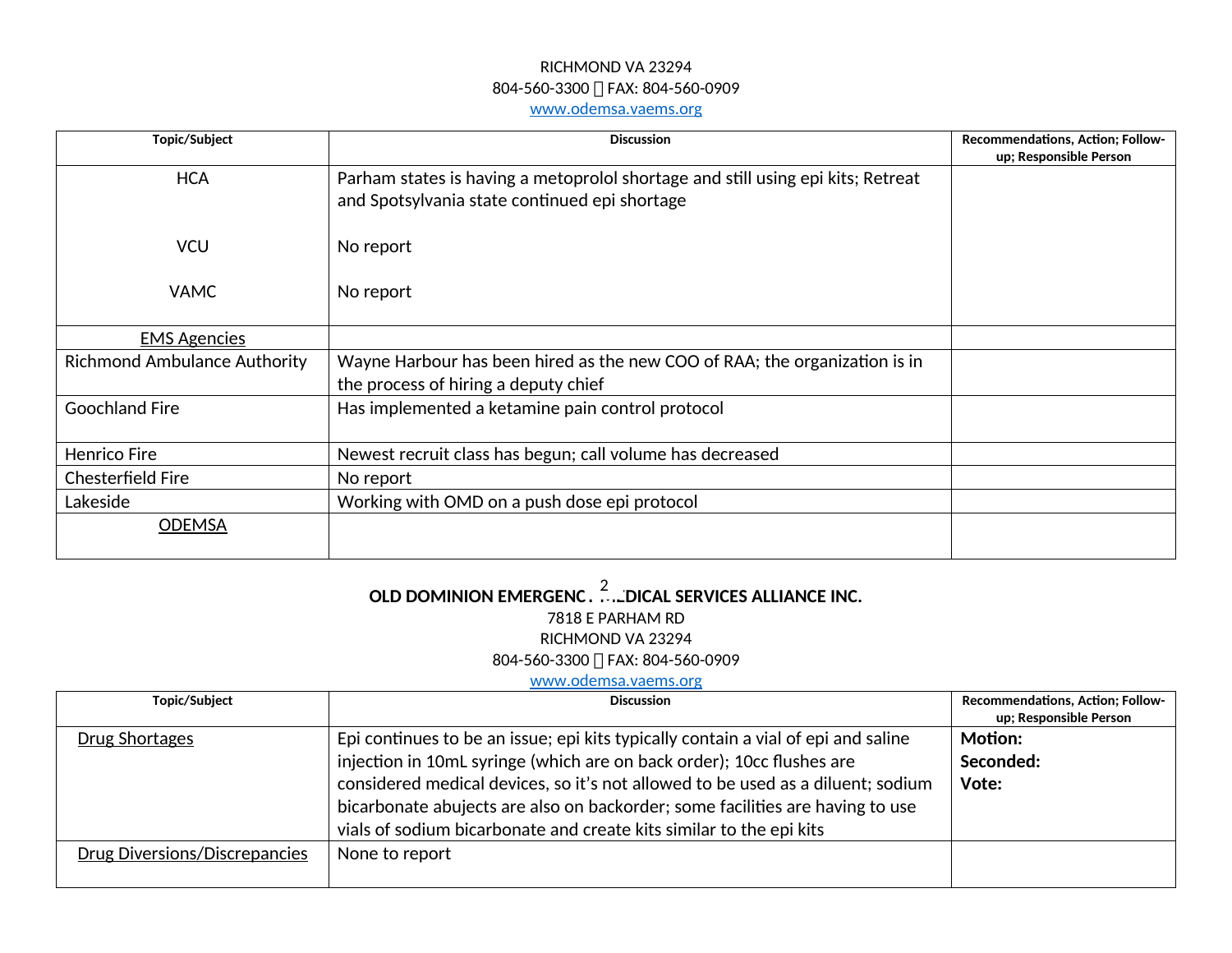| <b>Old Business:</b>       |                                                                            |  |
|----------------------------|----------------------------------------------------------------------------|--|
| <b>Regional Medication</b> | Clearly Inventory report looks good with most agencies above 95%; regional |  |
| <b>Administration Data</b> | data shows toradol use is still low                                        |  |
|                            |                                                                            |  |
|                            |                                                                            |  |

3

# **OLD DOMINION EMERGENCY MEDICAL SERVICES ALLIANCE INC.**

#### 7818 E PARHAM RD

RICHMOND VA 23294

804-560-3300 FAX: 804-560-0909

#### [www.odemsa.vaems.org](http://www.odemsa.vaems.org/)

| Topic/Subject            | <b>Discussion</b>                                                                                                                                                                                                                                                                                                                                                                                                                                         | Recommendations, Action; Follow-<br>up; Responsible Person                                                                              |
|--------------------------|-----------------------------------------------------------------------------------------------------------------------------------------------------------------------------------------------------------------------------------------------------------------------------------------------------------------------------------------------------------------------------------------------------------------------------------------------------------|-----------------------------------------------------------------------------------------------------------------------------------------|
| DEA Regulations/Ketamine | n/a                                                                                                                                                                                                                                                                                                                                                                                                                                                       |                                                                                                                                         |
| COVID-19                 | n/a                                                                                                                                                                                                                                                                                                                                                                                                                                                       |                                                                                                                                         |
|                          |                                                                                                                                                                                                                                                                                                                                                                                                                                                           |                                                                                                                                         |
| <b>New Business:</b>     |                                                                                                                                                                                                                                                                                                                                                                                                                                                           |                                                                                                                                         |
| Business from the Floor  | From Medical Direction, will reduce the use of terbutaline (resume pre-<br>pandemic protocols for dyspnea/wheezing for known asthmatics/COPD'ers,<br>etc., but withhold steroid administration for new onset dyspnea); MDC also<br>approved racemic epi to go back into the box; brief discussion on whether to<br>remove the requirement for MD signature for administration of narcotics; at this<br>time, Pharmacy does not want to remove requirement | <b>Motion:</b> Carrie Suders<br>Seconded: Wayne Harbour<br>Vote: Racemic epi,<br>contingent upon protocol,<br>will go back into the box |

4